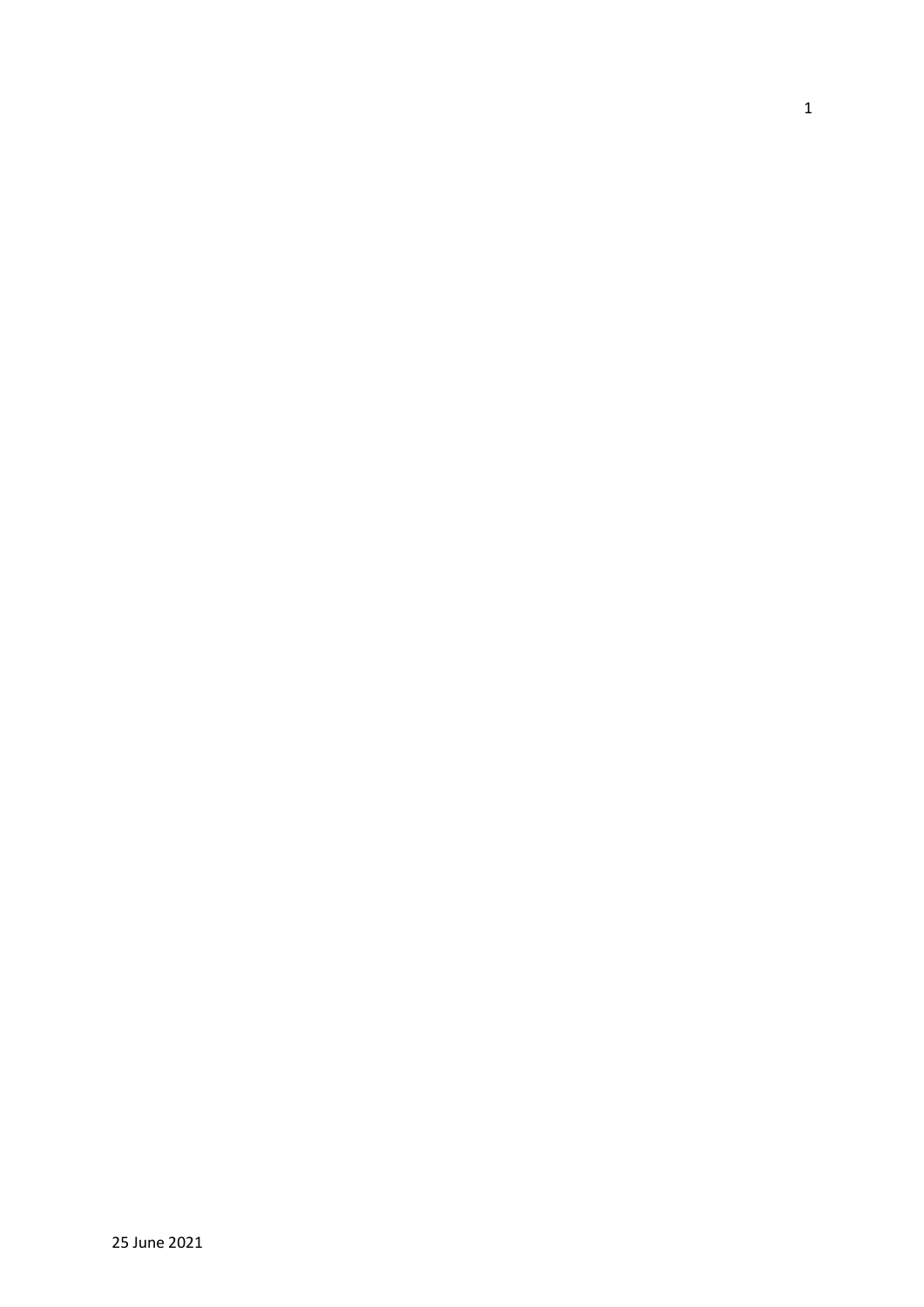## **Policy – Corporate Governance**

| Policy Name  | Corporate Governance Statement        |
|--------------|---------------------------------------|
| Date:        | 18 <sup>th</sup> February 2022        |
| Policy Owner | Board                                 |
| Policy Type  | Governance                            |
| Applicable   | Apprenticeships Are Us Ltd and Aperus |
|              | <b>Investments Pty Ltd</b>            |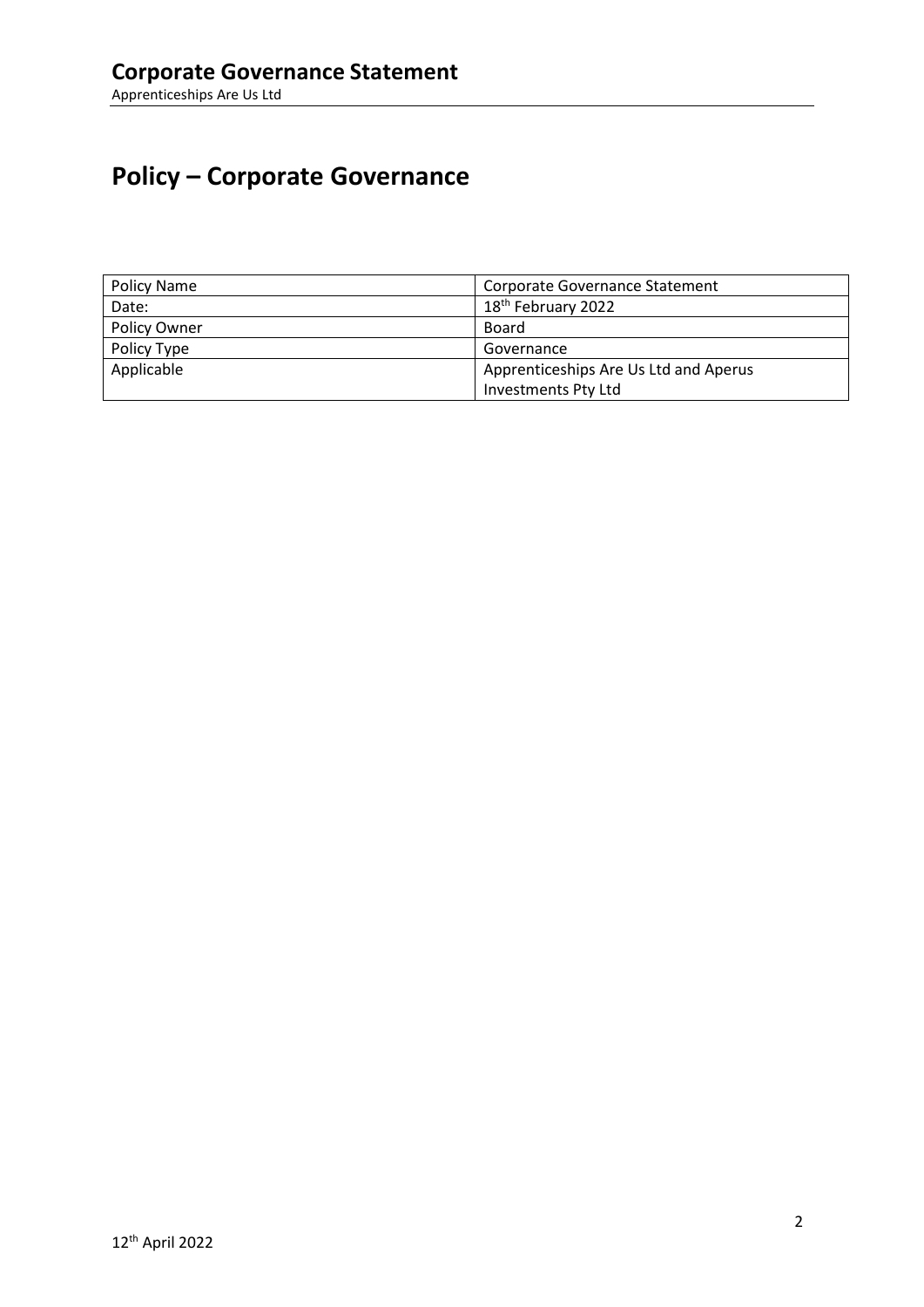#### **Corporate Governance**

Apprenticeships Are Us, inspired by working with school leavers, youth at risk to provide apprentice employment opportunities in the automotive industry. Apprenticeships Are Us are driven to help the automotive industry address the ever-burgeoning skills shortage.

Although issues have been presented in the past, Apprenticeships Are Us is committed to proper and effective corporate governance. We will seek to maximise efficiency and effectiveness of our operations, while continuing to placeour apprentices and the automotive industry at the centre of everything we do.

Each Apprenticeships Are Us Group, as a registered charity regulated by the Australian Charities and Not-for-profits Commission **(ACNC)**, applies the ACNC Governance Standards.

The Apprenticeships Are Us Board has overall responsibility for the financial performance of the Apprenticeships Are Us and the achievement of its *Founding Purpose*. The Apprenticeships Are Us Board recognises its role in overseeing the determination and implementation of policies and processes that reflect good corporate governance aligned with the ACNC Governance Standards, our contractual commitments and stakeholder expectations that together with our Values inform and guide the organisation.

In applying the ACNC Governance Standards we are guided by where practicable and relevant to do so, the Corporate Governance Standards by ACNC and the Not-For-Profit Governance Principles by Australian Institute of Company Directors (AICD Principles).

#### **Governance Standard 1—Purpose and not-for-profit nature of a registered entity**

#### **(AICD Principle 1: Purpose & Strategy)**

Apprenticeships Are Us was established for the public charitable purpose of providing school leavers and youth at risk with apprentice employment opportunities in the automotive industry.

*[Unpacking our Founding Purpose](https://www.missionaustralia.com.au/about-us/our-purpose)* is our charter of what it means for Apprenticeships Are Us to be a Group Training Organisation.

We seek out others that share our vision, working alongside them to create sustainable employment pathways for young people. Backed by our supporters, partners and funders, we work together for the long-term wellbeing of anyone who needs us.

We collaborate with the people we help to tackle the root causes of their challenges through providing access to support mechanisms to assist them to start their career or manage their apprentice with the assistance of trained industry professionals.

Every day we support young people at risk of long-term unemployment or displaced school leavers into employment as an automotive apprentice. We further assist employers in the automotive industry meet their legal and ethical obligations related to employing an apprentice.

Apprenticeships Are Us believes a person's circumstances shouldn't define their future and that given the right support, everyone can reach their full potential. That's why we stand together with young people in need, until they can stand for themselves as fully qualified tradespeople.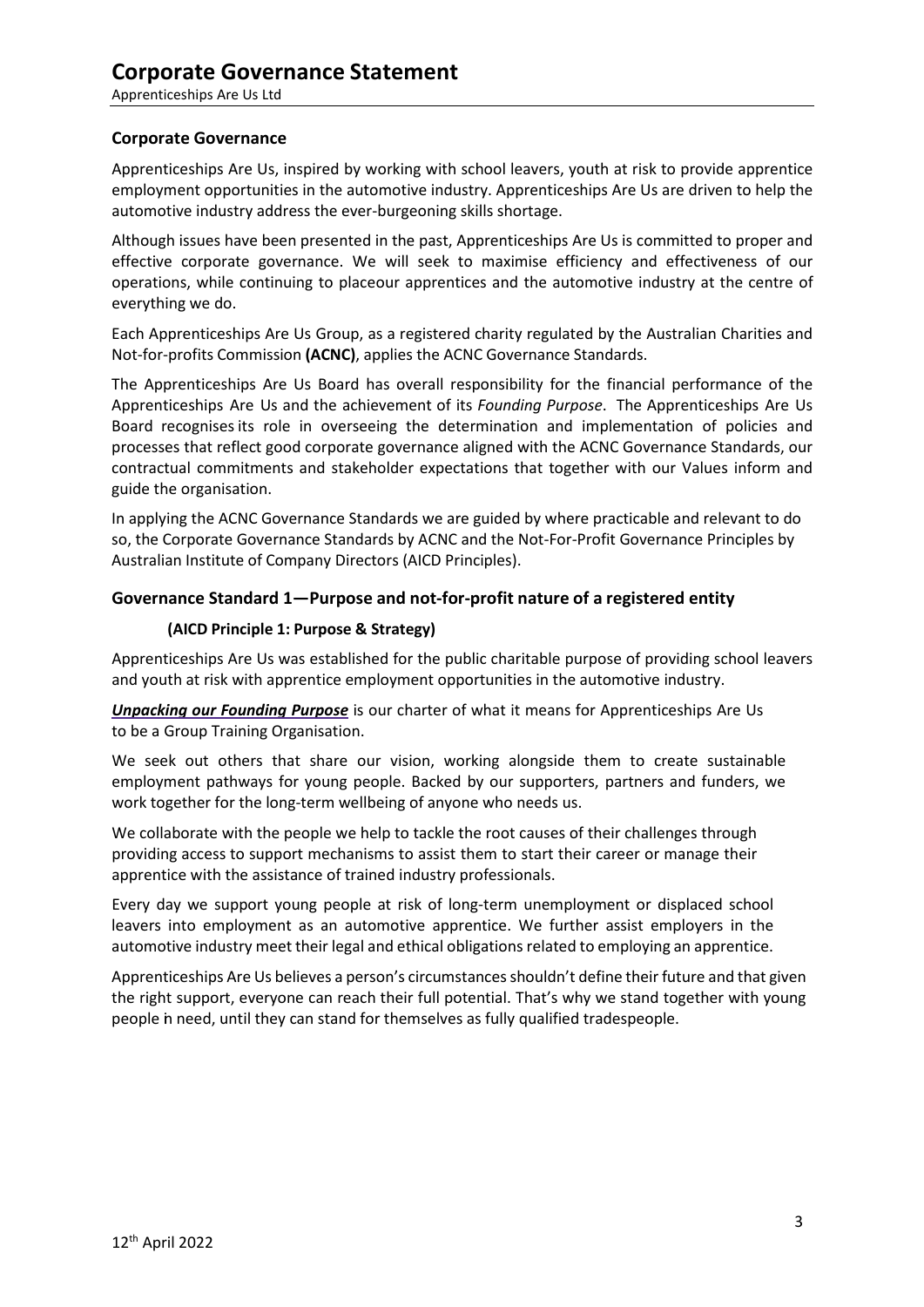#### **Governance Standard 2—Accountability to members**

#### *(Respect the right of members and other stakeholders and make timely and balanced disclosure)*

#### **(AICD Principle 7: Transparency and Accountability)**

Apprenticeships Are Us has members and other stakeholders. The Board is accountable to the members for the conduct of Apprenticeships Are Us's affairs and the pursuit of our *Founding Purpose*  and objectives as set out in the Constitution. Apprenticeships Are Us is a joint member of Aperus Investments Pty Ltd.

Each year members of Apprenticeships Are Us will receive notice of the Annual General Meeting where the fullfinancial report is presented to members together with an Annual Report and Directors are elected. The external auditor will attend the meeting and will be available to answer members' questions about the conduct of the audit, the status of internal controls and the preparation and content of the auditor's report. Outside of the Annual General Meeting members are able to raise matters of concern directlywith the Chairman, the CEO, the CFO and Company Secretary. Our financial statements for the Apprenticeships Are Us are prepared in accordance with Australian Accounting Standards and lodged with and publicly available at the ACNC, and our Annual Report is available on our website.

Apprenticeships Are Us having many stakeholders, including our Host Employers, apprentices and their families, those we fund to provide services, benefactors, our staff and volunteers, the broader community, our suppliers and financiers and the government agencies that provide us with funds and regulate our operations. We will adopt a consultative approach in dealing with our stakeholders. We commit to be involved in not-for-profit forums, conduct research, receive feedback from forums and regular surveys, and ensure government at all levels is aware of our main concerns, achievements and remaining abreast of industry developments that affect us.

Apprenticeships Are Us has more 500 apprentices employed that are managed in accordance with the *National Standards for Group Training Organisations*. Apprentices Are Us compliance with the standards is independently audited as part of an accreditation process. In some cases, Apprenticeships Are Us must achieve accreditation to gain a Licence to operate the service of being a Group Training Organisation.

These standards require organisations to evidence good governance and a commitment to quality, including complaints management processes.

Apprenticeships Are Us maintaining a public website www.apprus.com.au and through this website and other communication channels we communicate to the public and our other stakeholders about various activities, performance and services of the Apprenticeships Are Us.

#### **Governance Standard 3—Compliance with Australian laws** *(Act ethically and responsibly)*

#### **(AICD Principle 9: Conduct and Compliance)**

We recognise that as a registered entity under the Australian Charities and Not-for-profits Commission Act 2012 (**ACNC Act**) the Apprenticeships Are Us must comply with Australian laws. As a not-for-profit company limited by guarantee each Apprenticeships Are Us is registered under the Corporations Act 2001 which continues to apply but, in a form, modified by the ACNC Act. Inaccordance with the ACNC Act, the ACNC is the lead regulator and the ACNC Act is the main law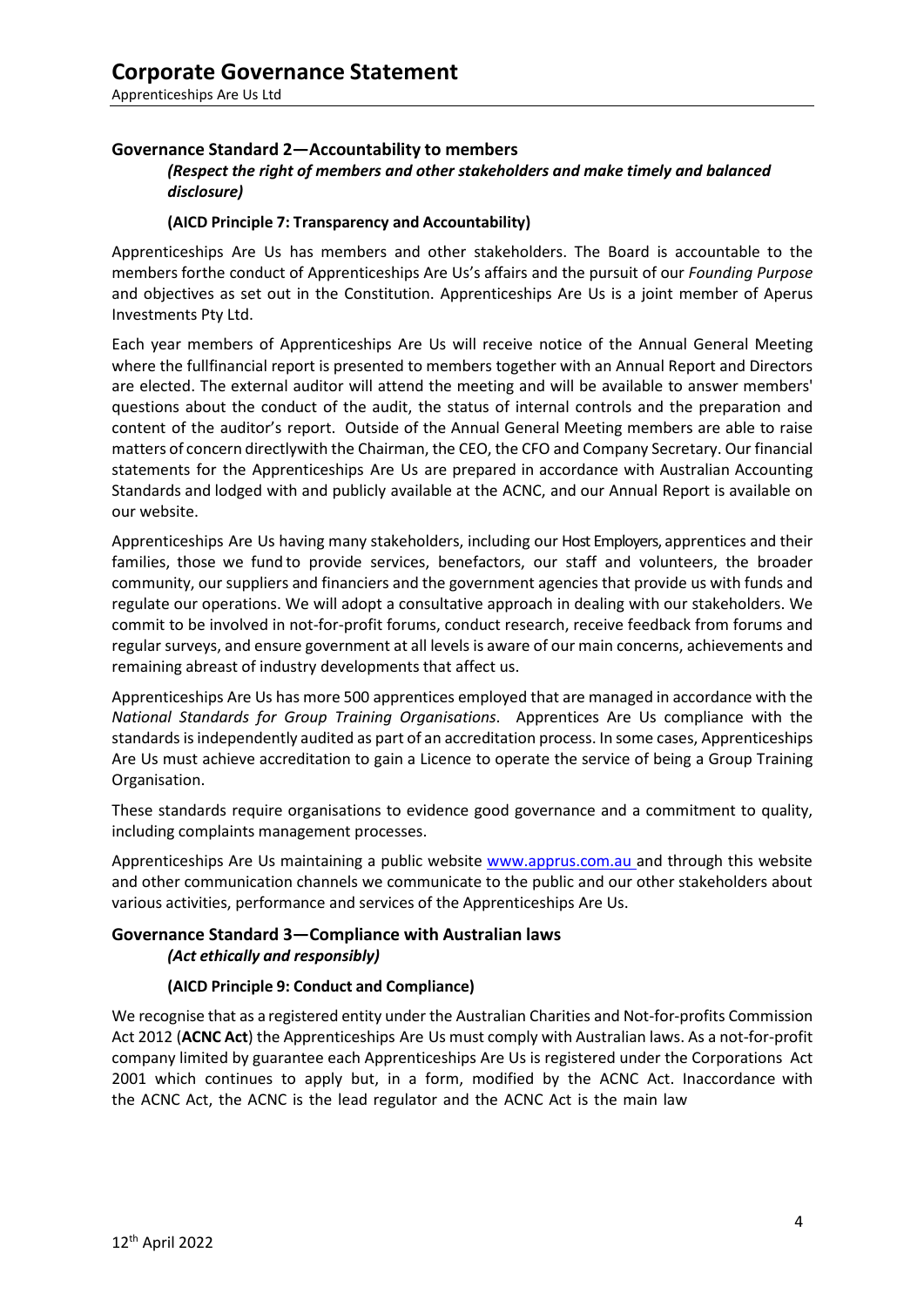## **Corporate Governance Statement**

Apprenticeships Are Us Ltd

applicable to us in relation to corporate governance. Apprenticeships Are Us holds taxendorsements and concessions and are therefore also subject to the Income Tax Assessment Act administered by the Australian Taxation Office.

Apprenticeships Are Us having access to and is supported by governance and management resources, and benefit from the Apprenticeships Are Us newly establish Board Audit and Risk Committee.

All Directors have been briefed about their duties as "responsible entities" under the ACNC Act. The Board strives to lead by example when it comes to acting ethically and responsibly and specifically charges Management with the responsibility for creating a culture which promotes ethical and responsible behaviour. The Apprenticeships Are Us Code of Conduct and our Values apply to the Boards, Management, staff, and volunteers of Apprenticeships Are Us. It specifies behavioural standards necessary to maintain confidence in Apprenticeships Are Us integrity and can be accessed at our website.Understanding the Code of Conduct and our Values is an integral part of induction programs for Directors and staff and are regularly reminded of the necessity to preserve these Values and expectations. All Board members, senior executives and staff are expected to comply with relevant laws and codes of conduct of relevant professional bodies, and to act with integrity, compassion and respect at all times when dealing with colleagues, clients and others involved in our mission.

The Apprenticeships Are Us has adopted the Apprenticeships Are Us policy and procedures suite including a *Code of Conduct*, *Whistle-blower Policy*, *Conflict of Interests Policy*, and a *Fraud Control and Corruption Prevention Policy*. Apprenticeships Are Us is committed to creating a 'Speak Up & Speak Out' culture where honesty, integrity and openness is encouraged, and legitimateconcerns can be raised. Through these policies we seek to uphold our good reputation and aim to safeguard our staff and our clients, many of whom are vulnerable. They are designed to reinforce a 'Speak Up & Speak Out'' culture in which honesty, integrity and business ethics are a part of everydaybehaviour.

The Code of Conduct sets out ethical expectations for people who work for Apprenticeships Are Us Group as well as the ethical expectations for those working with us.

Support and protection forspeaking up about wrongdoing is available to staff, volunteers, contractors, suppliers and clients. Commitment to protection is demonstrated through the *Whistle-blower Policy* and the appointment of Whistle-blower Protection Officer who is independent of the area subject to any inquiry. We are committed to protecting and respecting the rights of any person who reports improper conduct in good faith. The *Conflict of Interests Policy* requires anyone with a conflict of interest to declare it and step outside the decision-making process. Conflicts of interests and conduct are also specifically mentioned in the Apprenticeships Are Us Board Charter. Processes have been put in place for the Apprenticeships Are Us to manage related party transactions and third-party contestable transactions.

#### A *Fraud Control and Corruption Prevention Policy* addresses fraud and dishonesty prevention systems and procedures.

Pursuant to the *Modern Slavery Act 2018,* Apprenticeships Are Us is committed to conducting activities in a fair, honest and consistent manner, and aims for a proactive stance on modern slavery. We will beseeking to fully comply with the requirements of the *Modern Slavery Ac*t *2018* and are committed toproactively identifying and addressing Modern Slavery issues in our operations and supply chain.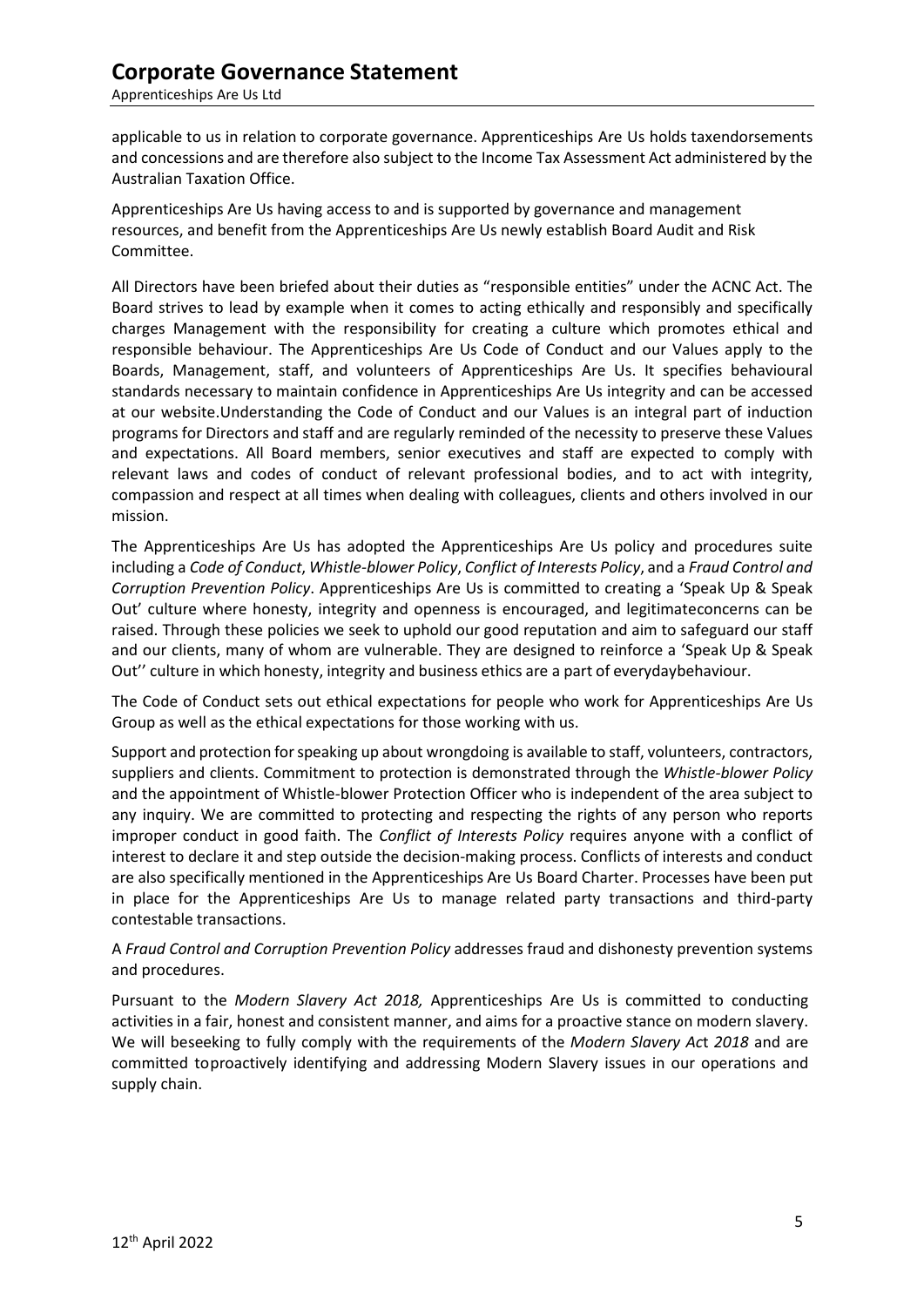Apprenticeships Are Us **Modern Slavery Statement 2020** outlines the actions we have taken to identifyand mitigate modern slavery risks in our operations and supply chain over the 2019/20 period:

- *Our Short-Term Ambition*  Consistent with Apprenticeships Are Us values, including its strong public commitment to conducting activities in a fair, honest and consistent manner, we aim for a proactive stance on Modern Slavery. We are committed to proactively identifying and addressing Modern Slavery issues in its operations and supply chain and aims to undertake a phased approach to extend this commitment.
- *Our Long-Term Ambition*  In developing a consistent approach to risk identification and management throughout Apprenticeships Are Us value chain, our long-term ambition is to extend aspects of its Modern Slavery reforms to other parties, such as donors and recipients. Modern Slavery will form part of Apprenticeships Are Us broader enterprise risk management framework. Apprenticeships Are Us will look to leverage the opportunity from the Modern Slavery supply chain review and improvement activities to strengthen supply chain processes and controls in relation to enterprise risks.

#### **Governance Standard 4—Suitability of responsible entities**

*(Structure the Board to add value, Remunerate fairly and responsibly)*

**(AICD Principle 2: Roles and Responsibilities)**

**(AICD Principle 3: Board Composition)**

**(AICD Principle 4: Board Effectiveness)**

**(AICD Principle 6: Performance)**

#### **Board composition**

Apprenticeships Are Us will ensure each Board has an appropriate balance of skills, knowledge, experience, and diversity to enable them individually and collectively to exercise their judgment to discharge their duties and responsibilities effectively. We acknowledge that our directors are "responsible entities" under the ACNC Act and thatthey must not be persons disqualified from managing a corporation or disqualified by the ACNC frombeing a responsible entity.

The profile of each Apprenticeships Are Us Director will be made available on our website and included in future AnnualReports. Apprenticeships Are Us Constitution requires no less than 3 and no more than 8 Directors.

Members of the Board receive a letter of appointment detailing the terms and conditions of their appointment and complete an induction program when first appointed. Board and Committee members' knowledge of Apprenticeships Are Us is maintained by regular visits to Apprenticeships Are Us offices and services, management presentations and through access to continuing education programs. The directors are invited to give feedback on their induction. The Board evaluates its own performance annually and will conduct at least every 3 years an external review which also includes the Aperus Investments Pty Ltd.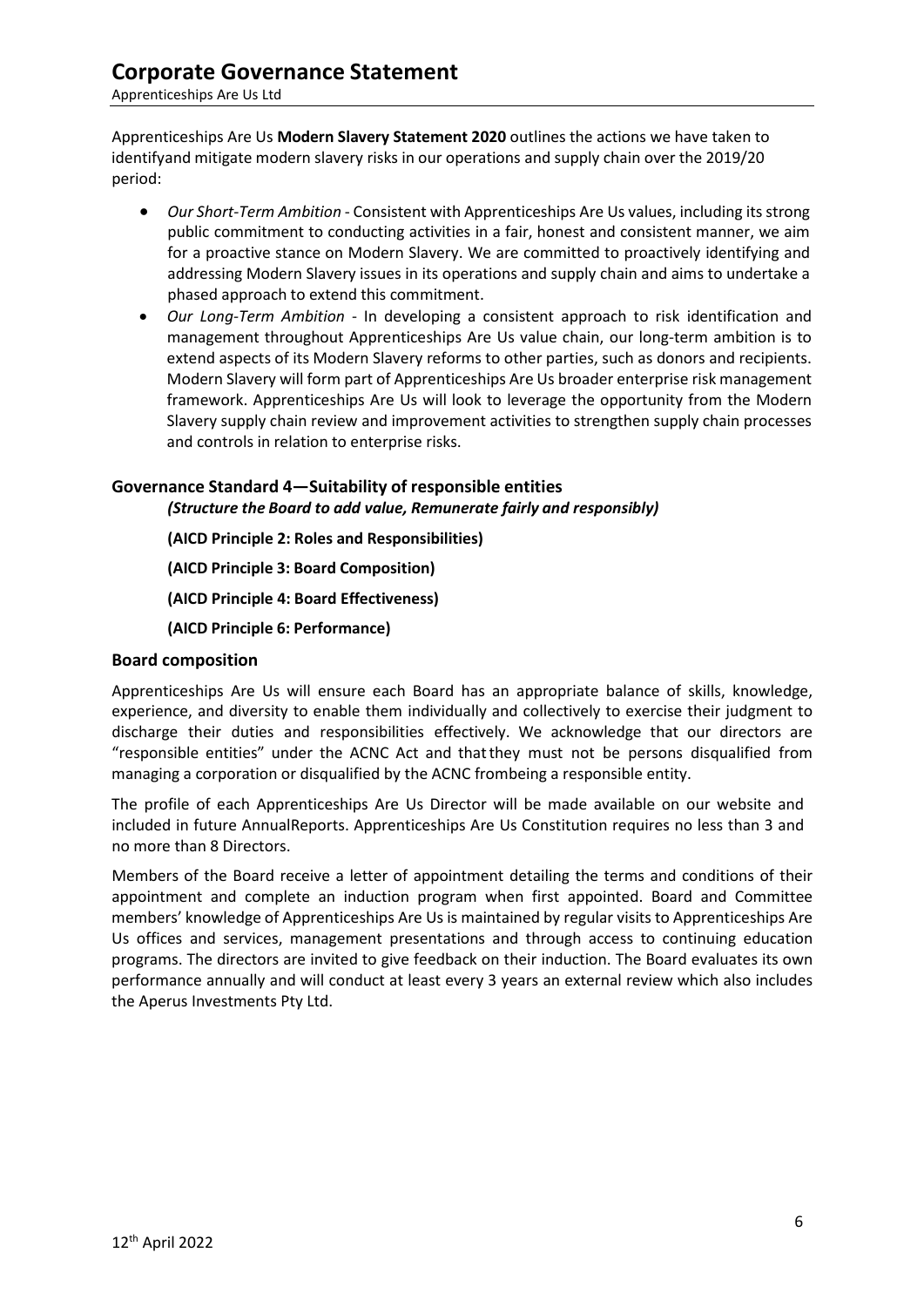Apprenticeships Are Us Board was conducted in 2016

#### **Board Chairman**

The Board Chairman's role is articulated in the Board Charter. The Chairman has primaryresponsibility for ensuring the integrity of Board processes. The role includes providing leadership, facilitating effective contribution of all Directors, and promoting constructive and respectful relationships between Directors and between the Board and Management.

#### **Board Committees**

The Board has delegated some of its functions to Board Committees, details of which will be made available on our website:

• Board Audit and Risk Committee

#### **Independent Advice**

The Board Charter enables the Board of Directors to seek independent professional advice at the expense of Apprenticeships Are Us with the agreement of the Chairman.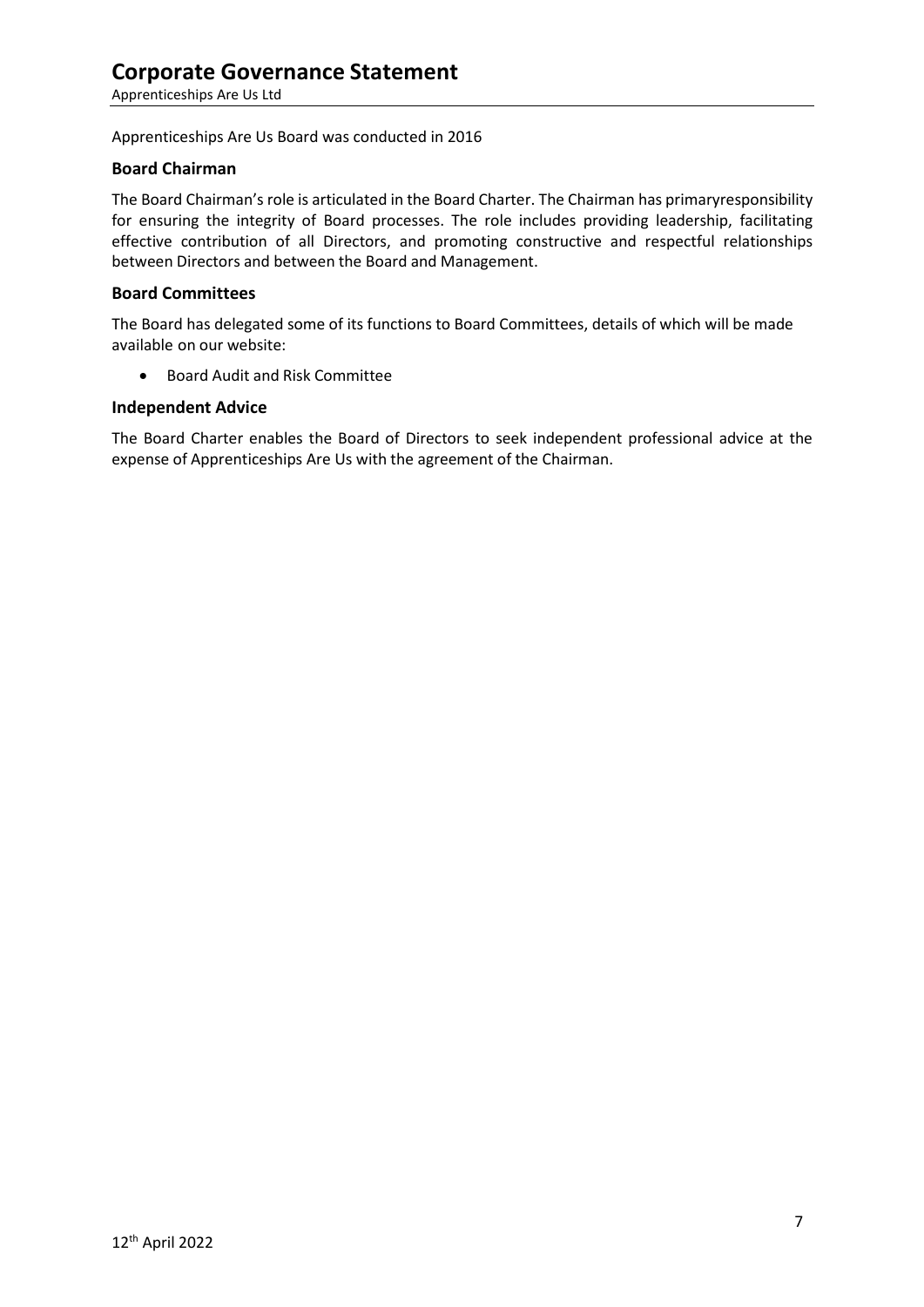## **Corporate Governance Statement**

Apprenticeships Are Us Ltd

#### **Diversity**

Maintaining a diverse and inclusive workplace isimportant to Apprenticeships Are Us. The principles of equal opportunity for women, and other groups in our community, are well aligned with our Values. Interview guides for potential new staff are designed to ensure all applicants are assessed on a level playing field, based on their competencies and not gender or background. Apprenticeships Are Us is recognised with *Workforce Gender Equality Agency.* Our workforce diversity enables us to better understand and service our clients. We provide an inclusive workplace without discrimination, and we recognise the diversity of individuals and communities in which we work as set out in our *Access and Equity Policy*.

#### **Governance Standard 5—Duties of responsible entities**

#### *(Solid foundations for management and oversight, Recognise and manage risk, Safeguard integrity in financial reporting)*

**(AICD Principle 6: Performance) (AICD Principle 8: Stakeholder Engagement) (AICD Principle 1: Purpose & Strategy) (AICD Principle 10: Culture)**

#### **Foundations for management and oversight**

The role of the Board is to ensure Apprenticeships Are Us has in place a governance framework which ensures we are operating legally, ethically, and responsibly in fulfilling our *Founding Purpose* and objectives.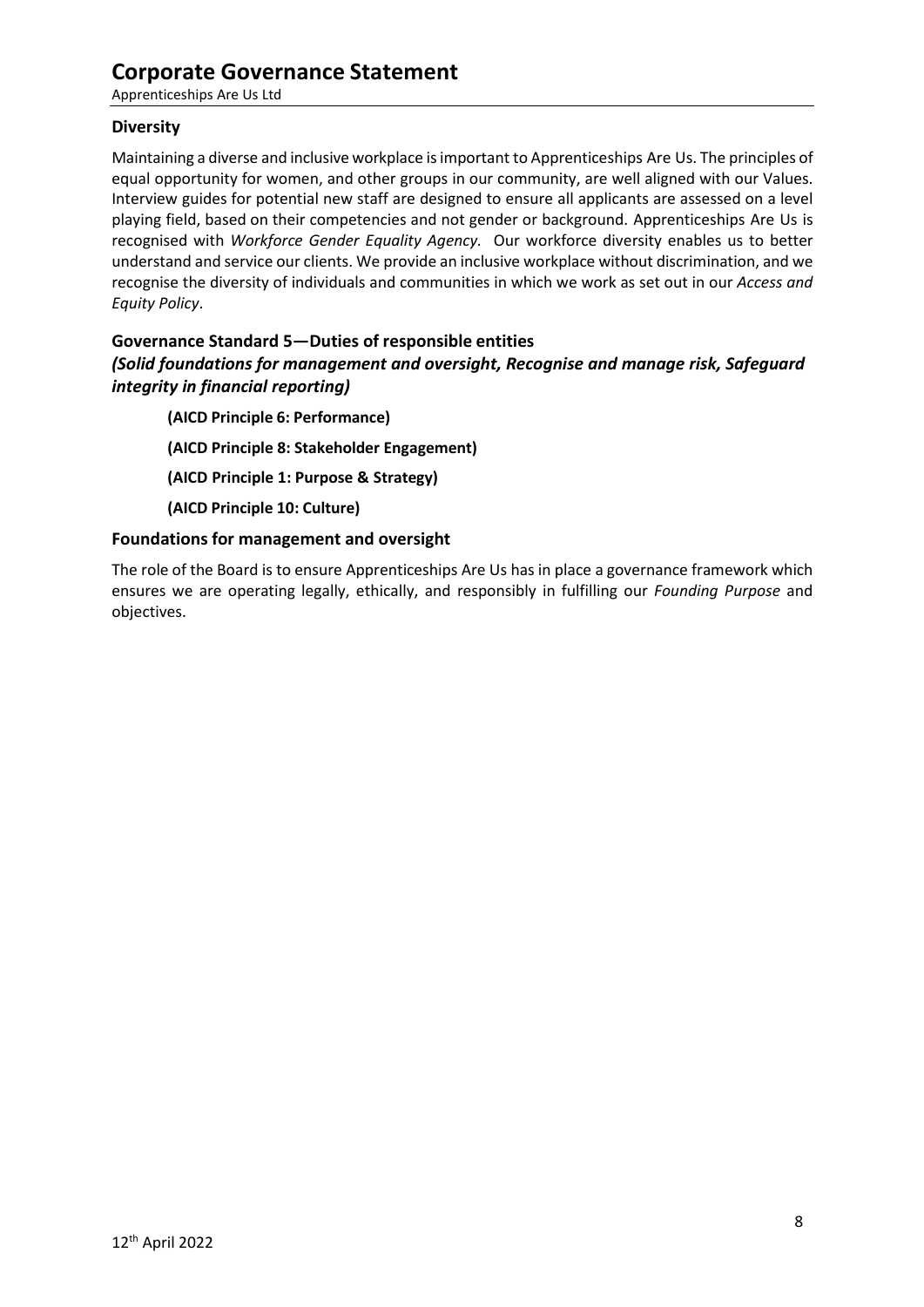The role of the Board is summarised in the Board Charter which will be made available at ourwebsite.

It includes:

- Defining and modelling organisational values that foster a culture in Apprenticeships Are Us consistent with our *Founding Purpose*.
- Providing strategic guidance for the Apprenticeships Are Us Group and effective oversight of management;
- Approving the strategy of Apprenticeships Are Us in alignment with its purpose and periodically monitor and review the performance of the organisation against strategic directions.
- Establishing the functions reserved to the Board and those delegated to the CEO.
- Appointing the CEO, approving succession plans, monitoring and evaluating the performance of the CEO and determining the goals and objectives for the setting of senior management remuneration policies and practices.
- Monitoring financial results and the effectiveness of the risk-management system and overseeing policies governing the Apprenticeships Are Us operations including those for social, environmental sustainability as well as ethics and transparency.
- Evaluating the Board's effectiveness and aspiring to better performance in corporate governance.
- Developing and maintaining a culture which promotes safety for the youth and industry we serve and our employees; and
- Overseeing the reward and recognition framework that aligns with the organisation's purpose.

The Board oversees and monitors management's performance by:

- Selecting, appointing, guiding and monitoring the performance of the CEO;
- Approving Apprentices Are Us annual budget and financial statements;
- Formulating Apprenticeships Are strategic plan together with the CEO and executivemanagement;
- Meeting six times a year:
	- o four meetings are held at Apprenticeships Are Us operational sites (including head office),to:
		- **Monitor progress in achieving the strategic plan and performance against** operating and capital budgets; and
		- Receive detailed financial and other reports and input from Management to verify Apprenticeships Are Us financial performance, viability, solvency and long and short-term sustainability;
	- o two meetings a year are held by teleconference and as otherwise required to discuss current matters; and
	- o Annually the Board meets to discuss Apprenticeships Are Us Group strategy;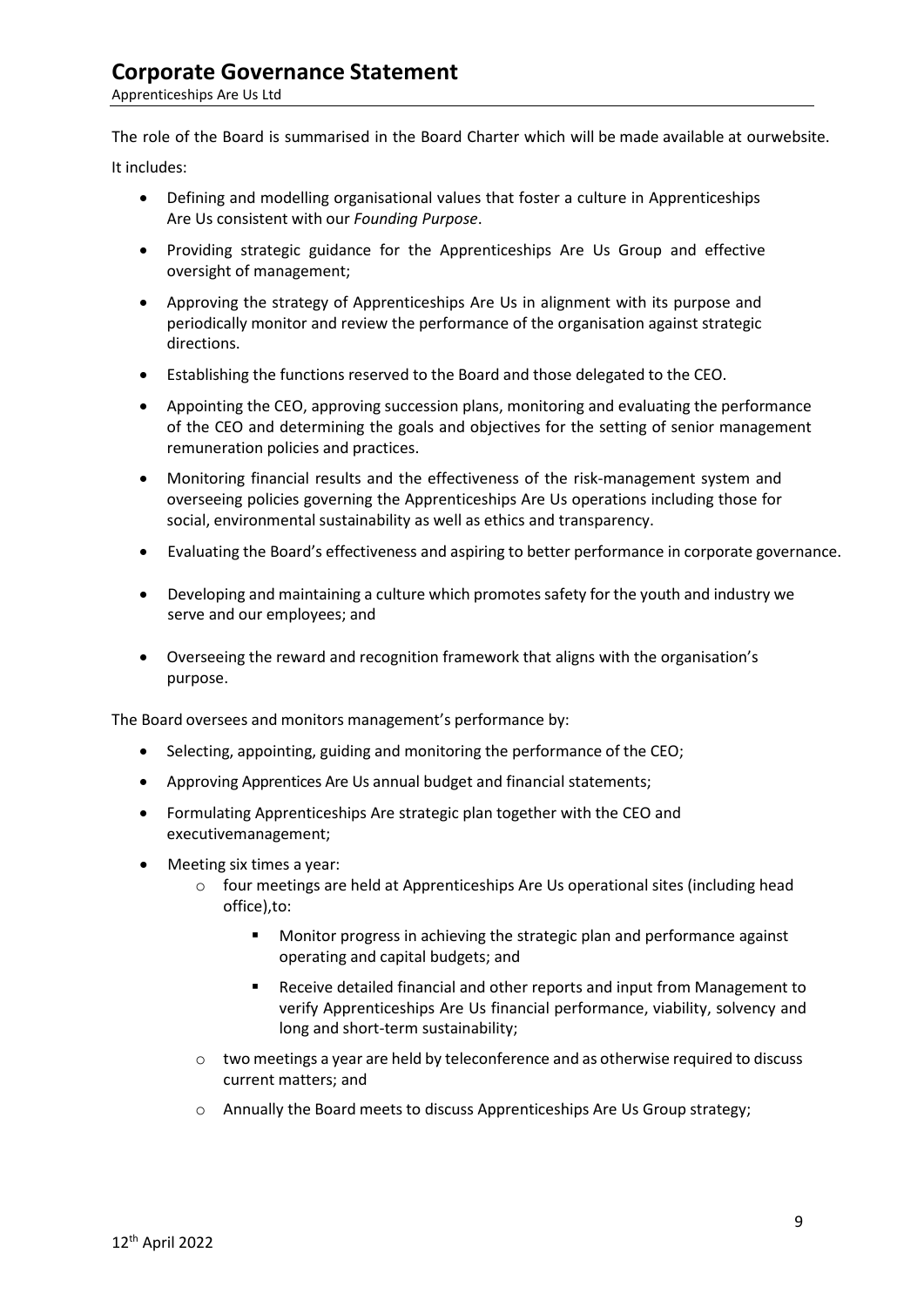### **Corporate Governance Statement**

Apprenticeships Are Us Ltd

- Assigning responsibility to Board Committees to oversee particular aspects of Apprenticeships Are Us operations and administration in areas such as investment, finance, audit, risk, service evaluation and review, Board nominations and executive remuneration. Each BoardCommittee operates under approved charters that are reviewed and updated from time to time as required.
- Monitoring internal control, health and safety, risk management, feedback and complaints, compliance and quality control frameworks and management information systems as well as reviewing delegations, policies and procedures.
- Reporting to stakeholders on a regular basis, including providing financial reports.
- Overseeing Apprenticeships Are Us compliance with relevant legislation and regulations; and
- Advocating for Apprenticeships Are Us whenever and wherever appropriate.

The Board delegates responsibility for Apprenticeships Are Us day-to-day operations and administration to the CEO and executive management.

#### **Safeguarding integrity in financial reporting**

#### **(AICD Principle 7: Transparency and Accountability)**

A Board Audit and Risk Committee is established with at least two Directors and an Independent auditor who haveaccounting, risk, audit or related expertise. The other Board Directors, CEO, CFO and General Manager have a standing invitation to attend meetings but are not members of the Committee.

The Committee will have a formal Charter with responsibility to assist the Board to fulfil its corporate governance responsibilities for the Apprenticeships Are Us Group, particularly in relation to oversight of the:

- maintenance of an effective framework of risk management including compliance and internal controls.
- reliability and integrity of the financial statements and external financial communication.
- effectiveness of the external audit and internal assurance functions; and
- adequacy of Apprenticeships Are Us insurance coverage.

The Committee will include an annual agenda item for the selection and appointment of the external auditor and considers the rotation of external audit engagement partners.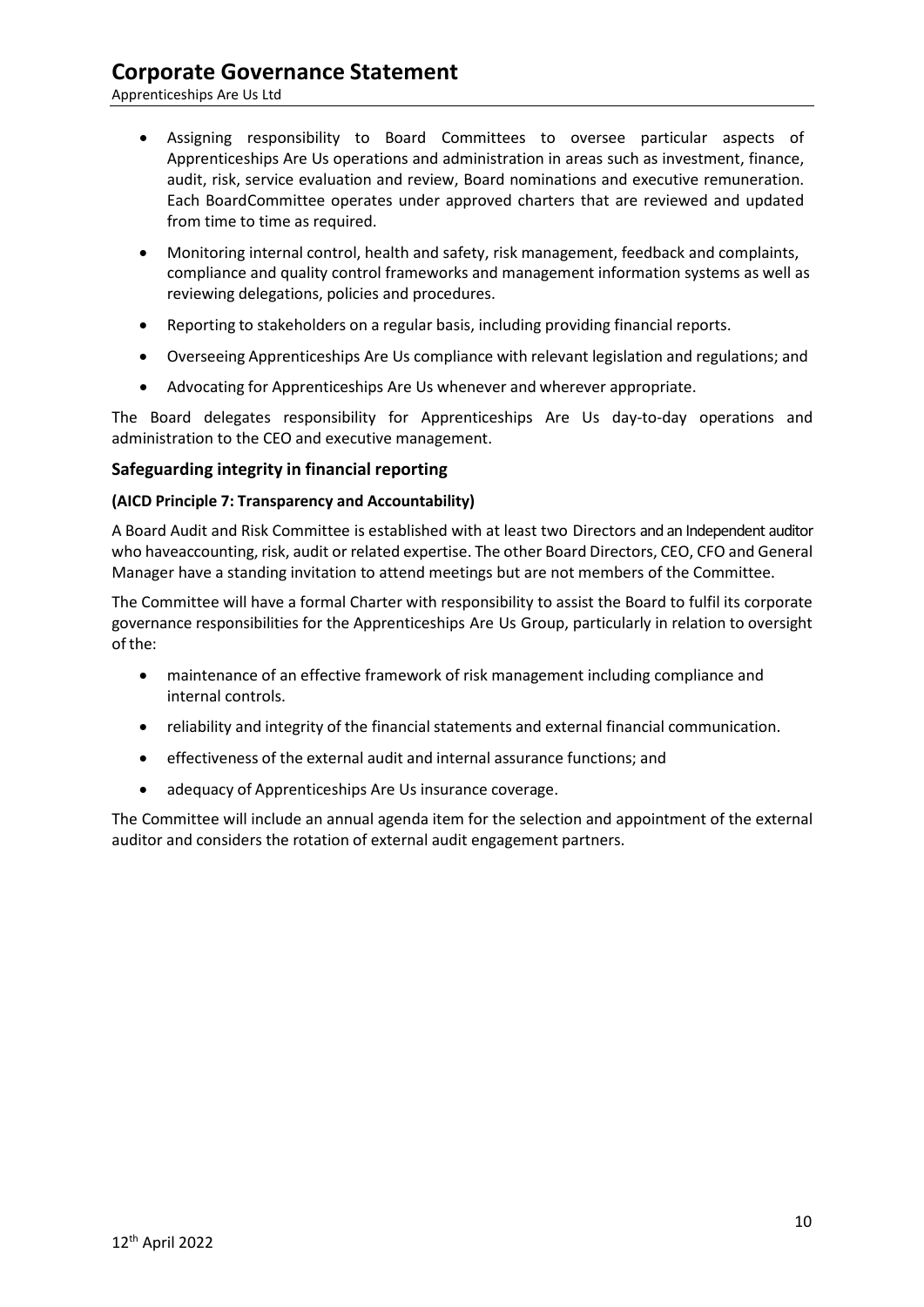#### **Recognising and managing risk**

#### **(AICD Principle 5: Risk Management)**

Apprenticeships Are Us is committed to an organisational culture that enables us to achieve our strategic objectives through appropriate management of risk. We also understand that commitment from all levels of the organisation is required to demonstrate behaviours which are consistent with a risk- conscious culture. All staff have a role to play, and are made aware of that role, in achieving our strategic objectives.

The Board has a number of responsibilities specifically relating to risk, including:

- monitoring the effectiveness of Apprenticeships Are Us risk management systems, includingcompliance with regulatory requirements.
- satisfying itself through reporting and oversight that appropriate internal and external control mechanisms are in place and are being implemented.
- approving Apprenticeships Are Us financial statements and monitoring financial performanceagainst approved budget; and
- providing oversight and monitoring of workplace health and safety issues in the Apprenticeships Are Us and considering appropriate WHS reports and information.

In fulfilling these responsibilities, the Board is assisted by the Board Audit and Risk Committee.

Apprenticeships Are Us has identified its key strategic risks. These include:

- Delivering on our strategic objectives.
- Securing ongoing funding for our work; Complying with regulatory, funding and contractual obligations.
- Minimising impact of damage to credibility and reputation.
- Retaining high-quality skilled staff.
- Ensuring the safety of our staff and volunteers; and
- Ensuring the Apprenticeships Are Us has the capacity to respond to social, economic and political change

In addition to the above, Apprenticeships Are Us will not tolerate risk that infringes on our duty of care to the people in our services. Apprenticeships Are Us has no willingness to accept risk relating to meeting service requirements that act to protect the people in our services.

We understand there will always be risk associated with the provision of recruitment services and that the Risk Management Framework of the organisation is tailored accordingly. This framework applies across the group. Risks are identified and owned by the managers of the business in which those risks reside. Those managers are responsible for ensuring their risks are appropriately managed, reported and escalated.